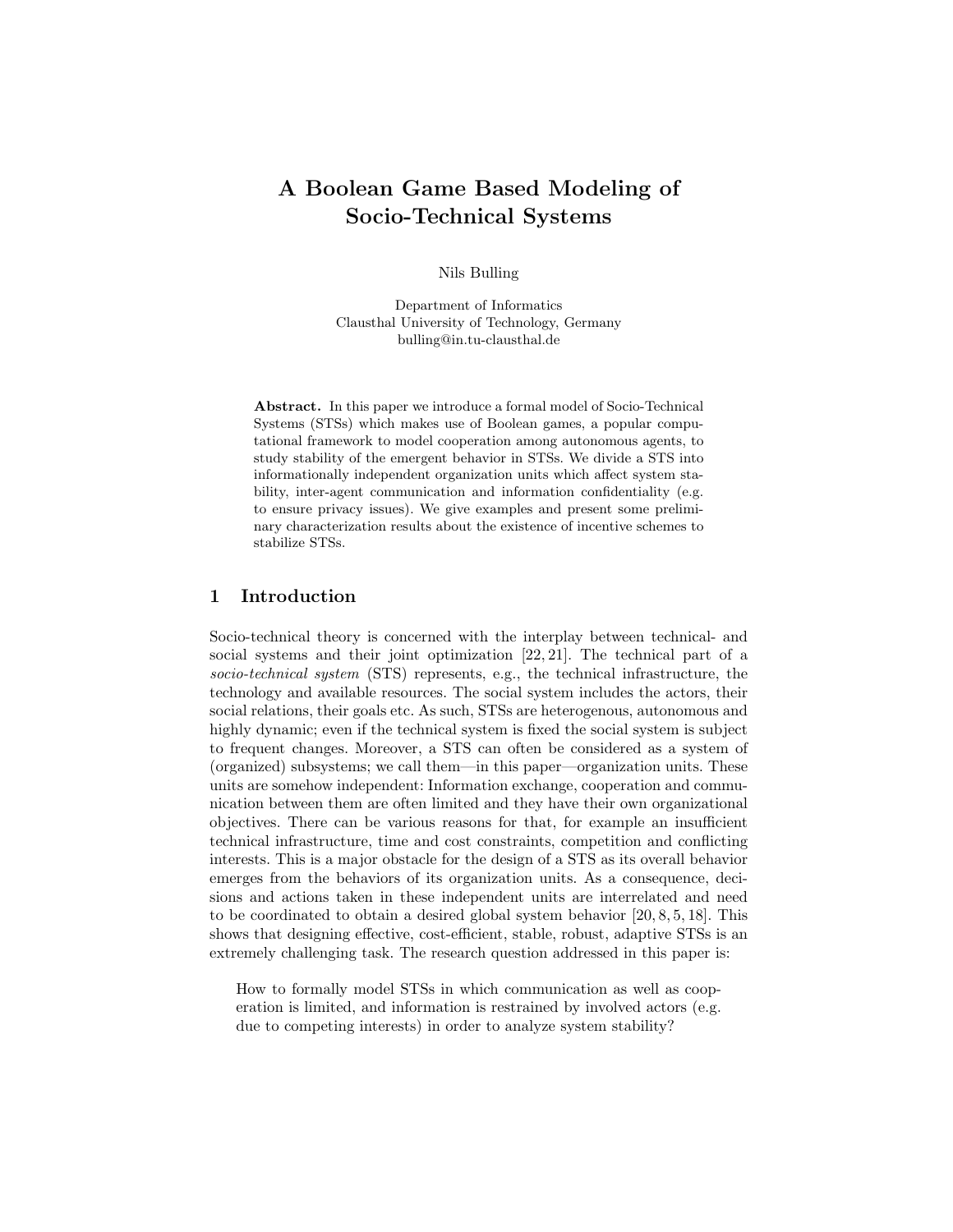Our model of a STS draws inspiration from Boolean games. Boolean games [10, 11, 4, 14] represent a compact, computational model of cooperation among autonomous agents. Agents control some Boolean variables—they decide on their truth values—and try to satisfy their individual goals which are given as Boolean formulae. Agents can usually not satisfy their goal formulae on their own: They often depend on the actions of other self-interested actors. This requires cooperation and strategic reasoning. A cost function further adds to the complexity of the strategic dimension: Agents try to minimize costs.

We use Boolean games to model organization units in STSs. Therefore, a STS induces a collection of Boolean games. Each game/organization unit has an organizational objective which may not be publicly known to other organization units, e.g. because of competing interests. Consequently, to achieve a good global behavior the organization units have to announce parts of their objectives as much as is needed to obtain a good behavior, but not too much, however, to preserve confidentiality—in order to facilitate cooperation and coordination. This is similar to Boolean secrecy games [6] in which players try to satisfy their goals without revealing them to others. We consider confidentiality constraints as the goals of the organizational units greatly affect system stability. Thus, the formal model has to distinguish public and private information in order to accurately predict system stability.

The paper is structured as follows. First, we recall Boolean games, a minor extension of them, and solution concepts as well as incentive schemes. In Section 3 we present our formal modeling framework—the key contribution of this paper. In Section 4 we analyse the existence of stable/good STSs and give some preliminary characterization results. In Section 5 and 6 we discuss related work and conclude, respectively.

# 2 Constrained Boolean games and solution concepts

In this section we review the Boolean games model and introduce Boolean games with information which will later be used to model organization units.

### 2.1 Preliminaries: Propositional logic and Boolean games

*Propositional Logic.* Let  $\Pi$  be a set of (propositional) variables and  $X \subseteq \Pi$  a non-empty subset. We use  $PL(X)$  to refer to the set of propositional formulae where propositional variables are drawn from  $X$ . We assume the standard logical connectives  $\neg, \wedge, \vee \text{ and } \rightarrow$ . A X-valuation or X-assignment is a function  $\xi$ :  $X \to \mathbb{B}$ , where  $\mathbb{B} = \{t, f\}$  is the set of Boolean truth values, assigning a truth value to each variable in X.  $\xi|_Y$  refers to the assignment which equals  $\xi$  but of which the domain is restricted to Y. We write  $\xi \models \varphi$  if X-valuation  $\xi$  satisfies  $\varphi \in PL(Y)$  where  $\emptyset \neq Y \subseteq X$ . A formula  $\varphi$  over X is satisfiable (resp. valid) if there is an X-assignment which satisfies  $\varphi$  (resp. if all X-assignments satisfy  $\varphi$ ). If clear from context we will omit mentioning the sets X and Y and assume that a valuation always defines all the variables contained in a formula. The set of all X-valuations is denoted by  $\text{Val}_X$ . Given two assignments  $\xi \in \text{Val}_X$  and  $\xi' \in \text{Val}_{X'}$  with  $X \cap X' = \emptyset$  we write  $\xi \circ \xi'$  to refer to the assignment on  $X \cup X'$ with  $(\xi \circ \xi')|_X = \xi$  and  $(\xi \circ \xi')|_{X'} = \xi'$ .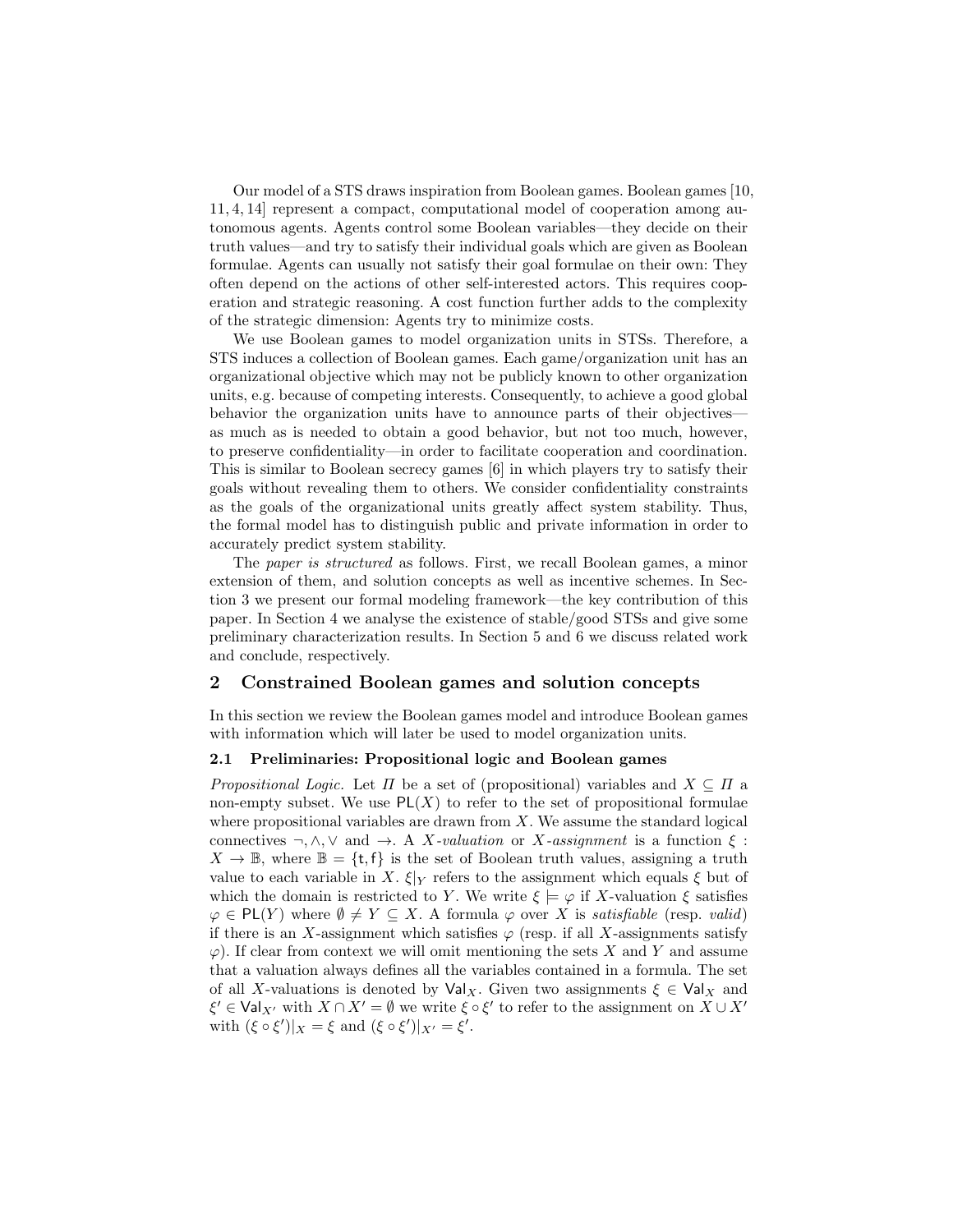Boolean games. Apart from minor modifications, we follow the definition of Boolean games of [11]. A Boolean game is a tuple  $G = (Agt, \Pi, c, (\gamma_i)_{i \in \mathsf{Agt}}, (\Pi_i)_{i \in \mathsf{Agt}})$ where  $\mathsf{Agt} = \{a_1, \ldots, a_k\}$  is a non-empty set of agents,  $\Pi$  a finite, non-empty set of (propositional) variables,  $\Pi_i \subseteq \Pi$  is the set of variables controlled by  $i \in \mathsf{Agt}$ . We require that  $(H_i)_{i \in \mathsf{Agt}}$  forms a partition of a subset of  $\Pi$  (as in [13] we do not require that all variables are controlled by some agent).  $c: \Pi \times \mathbb{B} \to \mathbb{R}_+$  is a cost function and  $\gamma_i \in PL(\Pi)$  a propositional formula. For example,  $c(p, t) = 4$  models that setting variable p to t incurs costs of 4. We write  $\text{Ctrl}(A) = \bigcup_{i \in A} \Pi_i$  for the set of variables controlled by  $A \subseteq \mathsf{Agt}$ ,  $\Pi_0 = \Pi \backslash \mathsf{Ctrl}(\mathsf{Agt})$  for the set of en*vironmental variables*, and  $\hat{\Pi} = \Pi \backslash \Pi_0$  to refer to the set of variables controlled by the agents in Agt.

### Example 1 (Boolean game).

- (a) Let  $G_1 = (Agt, \Pi, c, (\gamma_i)_{i \in Agt}, (\Pi_i)_{i \in Agt})$  where  $Agt = \{a_1, a_2, a_3\}, \Pi =$  $\{p_1, \ldots, p_5\}, \gamma_{a_1} = (p_1 \wedge p_2) \vee (\neg p_1 \wedge \neg p_2), \gamma_{a_2} = (\neg p_1 \wedge p_2) \vee (\neg p_2 \wedge p_1), \gamma_{a_3} =$  $p_1 \wedge p_3$ . The variables are controlled as follows:  $\Pi_{a_1} = \{p_1\}, \Pi_{a_2} = \{p_2, p_5\},\$ and  $\Pi_{a_3} = \{p_3, p_4\}$ . Note that the game has no environmental variables. We define the cost function by  $c(p, t) = 1$  and  $c(p, f) = 0$  for all  $p \in \Pi \setminus \{p_4, p_5\}$ and  $c(p_4, t) = c(p_4, f) = c(p_5, t) = c(p_5, f) = 1.$
- (b) Let  $G_{\{2,3\}}$  be the game obtained from  $G_1$  with player  $a_1$  removed, that is  $\mathsf{G}_{\{2,3\}} = (\{a_2, a_3\}, \Pi, c, (\gamma_{a_2}, \gamma_{a_3}), (\Pi_{a_2}, \Pi_{a_3}))$ . Then, variable  $p_1$  is an environmental variable (i.e. controlled by no player). Analogously, let  $G_{\{1\}}$  be the game obtained from  $G_1$  with players  $a_2$  and  $a_3$ removed. The environmental variables are  $\Pi \setminus \{p_1\}.$

### 2.2 Constrained Boolean games and information

We extend the Boolean game model with a *global constraint* on the actions of the agents.

Definition 1 (Constrained Boolean game, consistent assignment). A constrained Boolean game is given by  $G = (Agt, \Pi, c, (\gamma_i)_{i \in \text{Agt}}, (\Pi_i)_{i \in \text{Agt}}, \varphi)$ where  $G' = (Agt, \Pi, c, (\gamma_i)_{i \in Agt}), (\Pi_i)_{i \in Agt}$  is a Boolean game and  $\varphi \in PL(\Pi)$ a propositional formula—the global constraint. We also write  $G = (G', \varphi)$ . An assignment  $\xi$  is said to be  $\varphi$ -consistent iff  $\xi \models \varphi$ . For obvious reasons, we will identify a Boolean game  $\hat{G}$  with the constrained Boolean game  $(\hat{G}, \top)$  and vice versa  $(\top$  imposes no constraints on actions).

In particular, we are interested in constrained Boolean games where  $\varphi$  contains environmental variables only. Such a constraint can be seen as information disclosed to the agents about the environmental variables, or as the agents' (global) belief about the environmental variables. This is similar to [13] where each agent has a belief—formally defined as a truth assignment—about the environmental variables. In our work, we assume that information is publicly announced and known to all agents. Information can be vague; therefore, we use propositional formulae rather than (partial) truth assignments as it is the case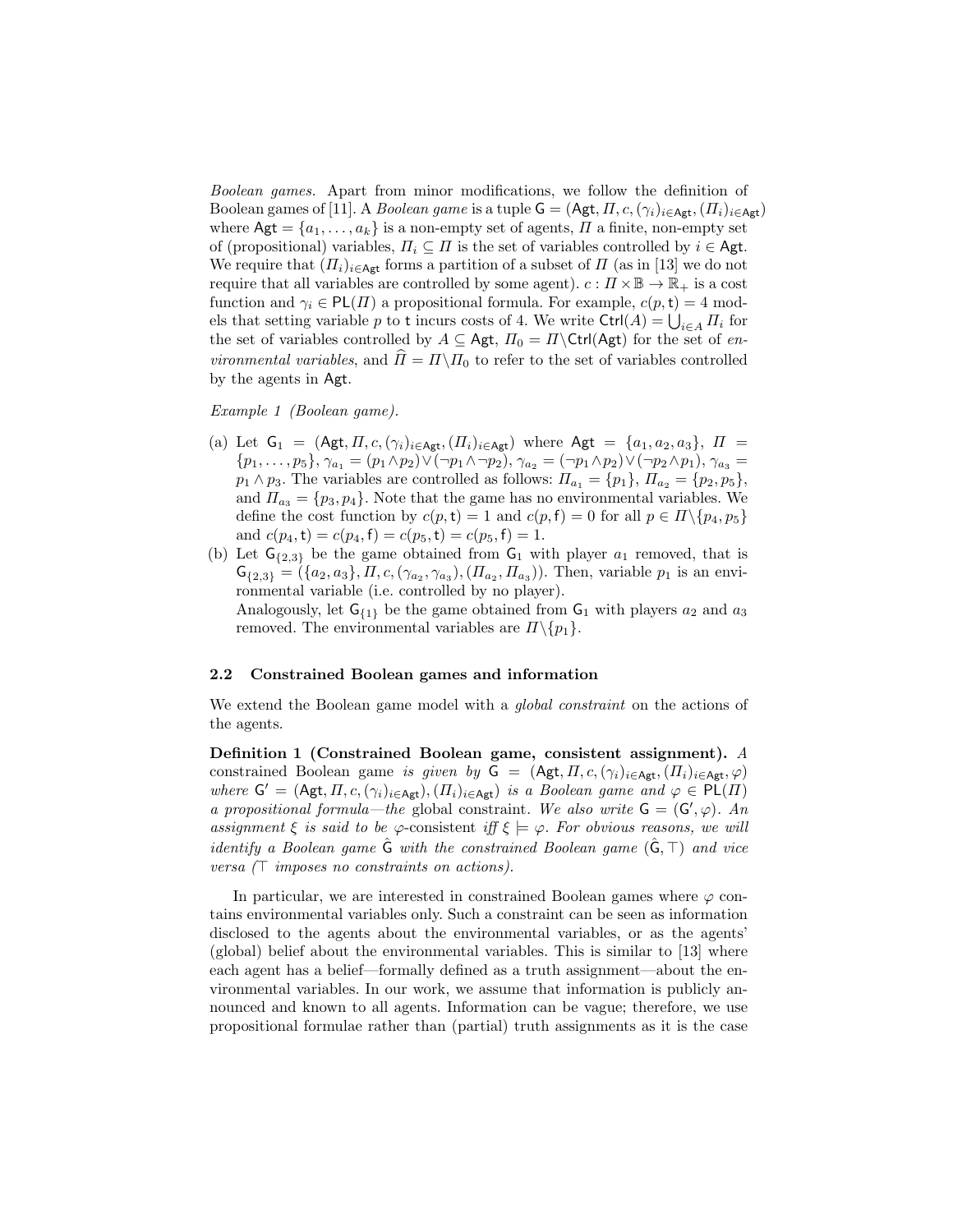in [13]. For example, agents may believe that  $x \vee y$  but they have no specific belief about  $x$  nor about  $y$ .

Definition 2 (Boolean game with information). A constrained Boolean game  $(Agt, \Pi, c, (\gamma_i)_{i \in \text{Agt}},(\Pi_i)_{i \in \text{Agt}}, \varphi)$  is a Boolean game with information if  $\varphi$ is a propositional formula over  $\Pi \setminus \text{Ctrl}(\textsf{Agt}).$ 

*Example 2 (Boolean game with information)*. The Boolean game  $G_{\{2,3\}}$  from Example 1 in combination with  $\varphi = p_1$  is a Boolean game with information. It models that  $p_1$  is (believed to be) true.

### 2.3 Solution concepts

A solution concept  $\mathcal{SC}$  maps constrained Boolean games over  $\Pi$  to truth assignments such that  $\mathcal{SC}(G) \subseteq \text{Val}_{\Pi}$ . In the following we assume that  $G =$  $(\mathsf{Agt}, \Pi, c, (\gamma_i)_{i \in \mathsf{Agt}},(\Pi_i)_{i \in \mathsf{Agt}}, \varphi)$ . Let us define max<sub>G</sub> as  $\sum_{p \in \Pi} [c(p, t) + c(p, f)] + 1;$ the number is greater than the maximum cost in any course of action. We lift the cost function  $c$  of a constrained Boolean game to assignments: for and  $X$ assignment  $\xi$  we define  $c(\xi) = \sum_{p \in X} c(p, \xi(p))$ . Then, the *utility* of a  $\Pi$ -valuation  $\xi$  for player *i* is defined as follows (cf. [11]) where  $\gamma_i$  is the goal of player *i*:

$$
\hat{\mu}_{i}^{\mathsf{G}}(\xi) = \begin{cases}\n\max_{\mathsf{G}} - c(\xi|_{\Pi_{i}}) & \text{if } \xi \models \gamma_{i}, \\
-c(\xi|_{\Pi_{i}}) & \text{else.} \n\end{cases}
$$

The utility function  $\hat{\mu}_i$  computes the utility independently of whether the constraint  $\varphi$  is satisfied by  $\xi$ . It is an auxiliary function and models, due to the term  $max<sub>G</sub>$ , that a player always prefers an assignment which satisfies its goal over one that does not. Ultimately, we are interested in the worst case utility which is defined next. For a  $\overline{H}$ -valuation  $\xi$  the worst case utility of player i—note that it does not include environmental variables—is defined by

$$
\mu_i^{\mathsf{G}}(\xi) = \begin{cases} \min \{ \hat{\mu}_i^{\mathsf{G}}(\xi') \mid \xi' \in \mathsf{Val}_{\Pi}, \xi' |_{\widehat{\Pi}} \equiv \xi, \xi' \models \varphi \} & \text{if } \varphi[\xi] \text{ is satisfiable} \\ -\max_{\mathsf{G}} - c(\xi |_{\Pi_i}) & \text{else} \end{cases}
$$

where  $\varphi[\xi]$  equals  $\varphi$  but each propositional variable  $p \in \hat{\Pi}$  occurring in  $\varphi$  is replaced by  $\top$  (resp.  $\bot$ ) if  $\xi(p) = t$  (resp.  $\xi(p) = f$ ). The worst case utility models the worst case assignment of the environmental variables for player  $i$ where it is required, however, that the environmental variables respect the constraint  $\varphi$ . In this sense,  $\varphi$  is a global constraint which assumes some enforcement/communication mechanism.

Now, we can define standard solution concepts. For example, a Nash equilibrium is a  $\Pi$ -valuation  $\xi = (\xi_{a_1}, \dots, \xi_{a_k})$  where  $\xi_{a_i} \in \text{Val}_{\Pi_{a_i}}$  and  $\text{Agt} =$  $\{a_1, \ldots, a_k\}$  such that for all  $j = 1, \ldots, k$  and all  $\xi'_{a_j} \in \text{Val}_{\Pi_{a_j}}$  we have that

$$
\mu_{a_j}^{\mathsf{G}}(\xi) \geq \mu_{a_j}^{\mathsf{G}}(\xi_{a_1}, \ldots, \xi_{a_{j-1}}, \xi'_{a_j}, \xi_{a_{j+1}}, \ldots, \xi_{a_k}).
$$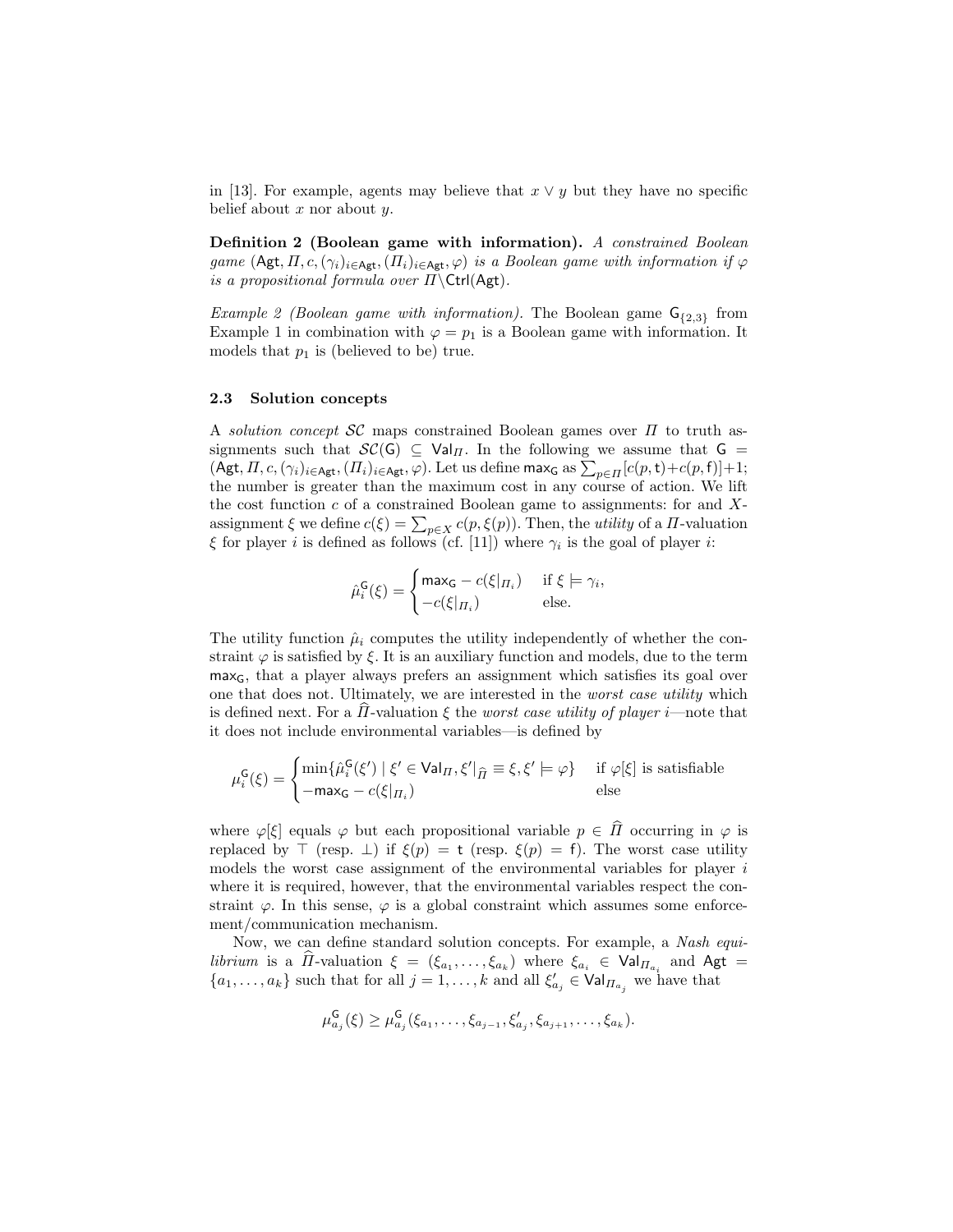*Remark 1.* Let G be a Boolean game such that  $\hat{\Pi} = \Pi$ . Then, the Nash equilibria of G—in the classical sense as defined in [23]—are equivalent to the Nash equilibria of  $(G, \top)$ .

Example 3 (Nash equilibria).

- (a) Firstly, let us consider the Boolean game  $G_1$  from Example 1. The game does not have any Nash equilibria: The goals of players  $a_1$  and  $a_2$  do not allow any stable point. We observe that for any truth value of  $p_1$  and  $p_2$  either player  $a_1$ 's or player  $a_2$ 's goal is true (but never both). Moreover, if player  $a_i$ 's goal is true,  $i \in \{1,2\}$ , player  $a_{3-i}$  can (by flipping the truth value of  $p_i$ ) ensure that its goal becomes true and player  $a_i$ 's goal false.
- (b) The game  $G_{\{2,3\}}$  from Example 1 has the unique Nash equilibrium  $\xi \in$  $\mathsf{Val}_{\Pi_{a_2}\cup\Pi_{a_3}}$  with  $\xi(p)=\mathsf{f}$  for all  $p\in\Pi_{a_2}\cup\Pi_{a_3}$ . This is easy to see: No player can guarantee to achieve its goal, because for any  $\Pi_{a_2} \cup \Pi_{a_3}$ -assignment there is a value of  $p_1$  which makes  $\gamma_{a_2}$  and  $\gamma_{a_3}$  false (possibly not at the same time). Hence, the best/cheapest actions for players  $a_2$  and  $a_3$  are those that make all their variables false.
- (c) The Boolean game with information  $(G_{\{2,3\}}, p_1)$  has the four Nash equilibria  $(f, t, f, f)$ ,  $(f, t, t, f)$ ,  $(f, t, f, t)$  and  $(f, t, t, t)$ . Each tuple represents a truth assignment of  $p_2, p_3, p_4$  and  $p_5$  (in this order).
- (d) The Boolean game with information  $(G_{\{1\}}, p_2)$  has the unique Nash equilibrium  $\xi \in \text{Val}_{\Pi_1}$  with  $\xi(p_1) = \text{t}$ .

### 2.4 Incentive schemes

Nash equilibria may not exist or there may be several of them; often, both is undesirable. One way to change the behavior of agents is to use taxes or incentives. This is called incentive engineering and has been studied in [23] in the Boolean game setting. Here we consider incentives as payoffs given to the agents rather than taxes imposed on the actors. Formally, an incentive scheme for a constrained Boolean game  $(G, \varphi)$  over  $\Pi$  is a function  $\iota : \Pi \times \mathbb{B} \to \mathbb{R}$ . The interpretation of  $\iota(p,t) = 5$  is that setting variable p to t is incentivized by 5 (units of payoff). We denote by  $\mathsf{G} \oplus \iota$  the game which equals  $\mathsf{G}$  but has as cost function  $c'(p, v) = c(p, v) - \iota(p, v)$  for all  $p \in \widehat{H}$  and  $c'(p, v) \equiv c(p, v)$  for all  $p \in \Pi_0$  where c is the original cost function of G. Similarly, we write  $(G, \varphi) \oplus \iota$ for  $(G \oplus \iota, \varphi)$ .

# 3 Formal Modeling of Socio-Technical Systems

A socio-technical system (STS) is composed of two subsystems: a technical and a social one. The technical subsystem provides, e.g., the technology, resources, and the technical infrastructure. The social system represents the actors/agents, their abilities, goals, and models the interrelation between actors but also social and organizational constraints which are imposed on the agents to ensure the successful functioning of the STS. In the following we assume that  $\Pi$  is a nonempty set of (propositional) variables.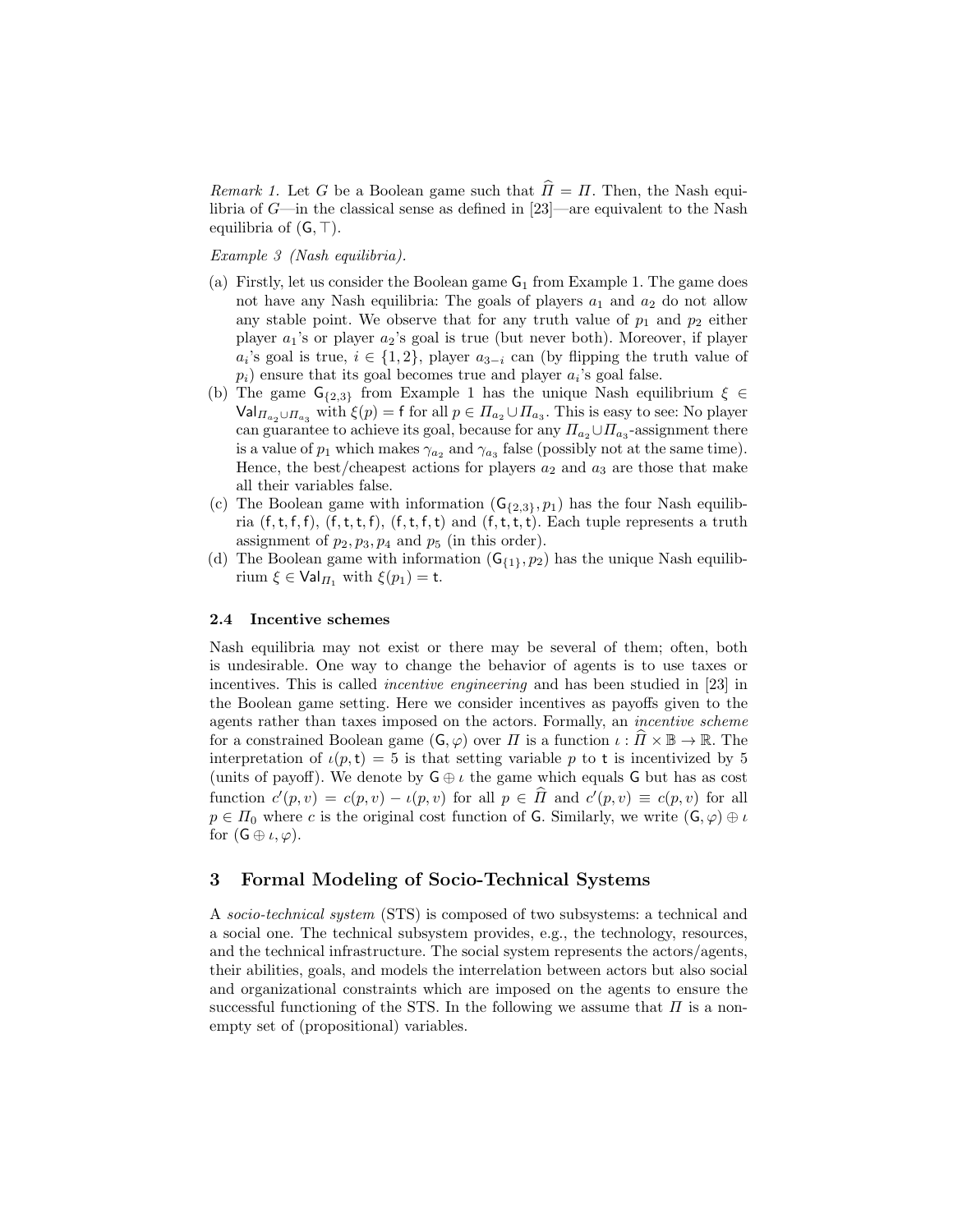#### 3.1 Formal System Model

A technical system  $\mathcal T$  consists of a set of available artifacts (e.g. resources and machines), which are modeled by propositional variables  $\Pi_{\mathcal{T}}$ , and a set of technical constraints that affect the size and structure of a STS. These constraints are modeled by vectors  $(t_1, \ldots, t_i)$  of positive integers meaning that the actors can be clustered into j technical units of sizes  $t_1, \ldots, t_j$ .

**Definition 3 (Technical system).** A technical system (over  $\Pi$ ) is given by a tuple  $\mathcal{T} = (\Pi_{\mathcal{T}}, \{T_i\}_{i \in I}, \text{tost}_{\mathcal{T}})$  where  $I \subseteq \mathbb{N}$  is a non-empty, finite index set;  $\Pi_{\mathcal{T}} \subseteq \Pi$  a non-empty, finite set of variables; each  $T_i = (t_1, \ldots, t_{j_i})$  is a finite, non-empty sequence of positive integers, one for each  $i \in I$ ; and  $\text{tost}_{\mathcal{T}} : I \to \mathbb{R}_+$ a cost function. The value  $\text{tostr}_\tau(i)$  defines the costs needed to realize  $T_i$ . A vector  $T_i$  is called technical constraint and each  $t_j$  refers to a technical unit.

Example 4 (Technical system). Consider the technical system  $\mathcal{T}_1 = (\{p_1, \ldots, p_5\},\$  ${T_1, T_2}$ , tcost $\tau$ } with  $T_1 = (5)$  and  $T_2 = (1, 3)$ , tcost $\tau(1) = 1$  and tcost $\tau(2) = 3$ . The system models two possible infrastructures: the first consists of a single unit of size 5 and costs 1, where the second models two units of size 1 and 3, respectively, and costs 3.

A technical system defines the static structure of a STS; for example, a vector from  $T_i$  can represent the available offices in a building and their capacity or (more or less independent) distributed parts of a STS. We assume that communication and cooperation across these different technical units is limited. Next, we introduce an *agent society*. It models the available actors and their individual goals from which a STS can draw its members.

**Definition 4 (Agent society).** An agent society (over  $\Pi$ ) is a set  $A = \{(\Pi_1, \gamma_1, \mathsf{c}_1),$  $(T_1, \gamma_2, c_2), \ldots$  where  $\gamma_i$  is a propositional formula over  $\Pi$ ,  $\Pi_i \subseteq \Pi$  a finite, non-empty set of variables, and  $c_i: \Pi_i \times \mathbb{B} \to \mathbb{R}$  a cost function of player i. Intuitively, an element  $(\Pi_i, \gamma_i, c_i)$  represents an agent which is capable of controlling variables  $\Pi_i$ , which has  $\gamma_i$  as individual goal and  $c_i$  as cost function.

A social system consists of a subset of agents—drawn from an agent society and defines their relations and powers. Our relational model between agents is rather simplistic. It prescribes how agents are divided into *organization units*. We assume that each organization unit S has an *organization objective*  $\delta$  which is known to all agents in the unit but, per se, not to members of other units. In order to obtain an efficient overall behavior across organization units, the STS has to provide communication and cooperation mechanisms. For this purpose, each organization unit publicly and truthfully announces parts of its objective to inform the other units; therefore, we require that the announced objective and the real objective must be consistent. There are plenty of reasons why organization units belonging to the same STS may not want to reveal their true objectives; for example, they may be in competition. This is similar to the idea of Boolean secrecy games [6] where players try to hide their true goals.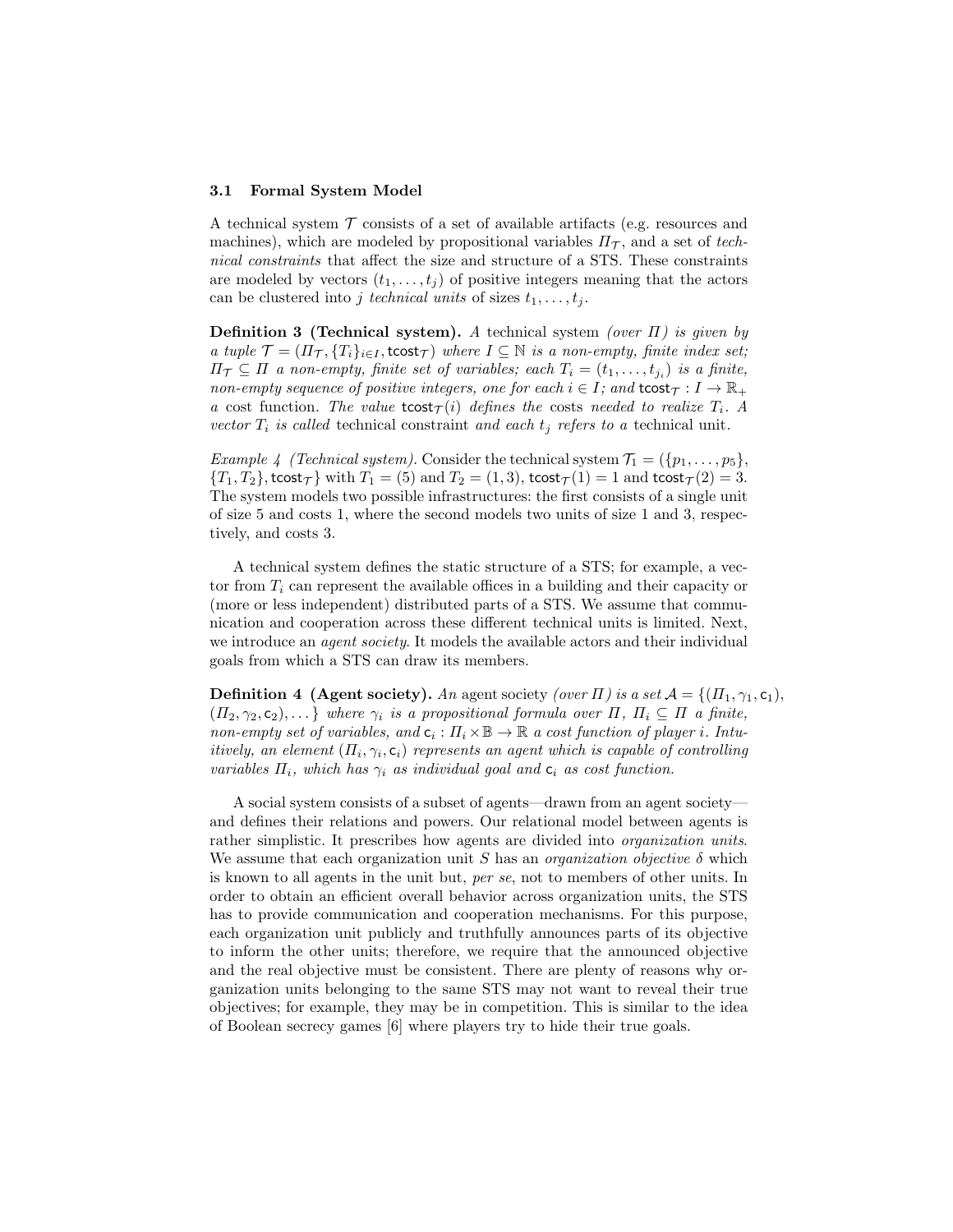Finally, agents from the same agent society are able to control specific variables. The intuition is that the agents have, e.g., the power to operate a machine or the knowledge to work with a piece of software. There can be several agents with overlapping capabilities; hence, a STS has to define which agents have the rights to exercise their powers. This is modeled by a function pow.

**Definition 5 (Social system).** A social system over an agent society  $\mathcal{A}$  (over  $\Pi$ ) is given by  $S = (Agt, pow, (S_1, \delta_1, \delta_1^I), \ldots, (S_s, \delta_s, \delta_s^I), \iota)$  where

- $-$  Agt  $\subseteq A$  is a finite, non-empty set of agents<sup>1</sup>. If  $(\Pi_l, \gamma_l, c_l) \in$  Agt then we will often write  $a_l$  to refer to agent  $(\Pi_l, \gamma_l, c_l)$ .
- $-$  pow : Agt  $\rightarrow 2^{\Pi}$  such that for each  $(\Pi_i, \gamma_i, c_i) \in$  Agt we have that pow $(i) \subseteq$  $\Pi_i$  and  $\mathsf{pow}(i) \cap \mathsf{pow}(j) = \emptyset$  whenever  $i \neq j$ . We simply write  $\mathsf{pow}(a_i)$  for  $\text{pow}((\Pi_l, \gamma_l, c_l))$  and  $(\Pi_l, \gamma_l, c_l) \in \text{Agt.}$  (The function is called power function and describes which capabilities an agent is allowed to exercise in a social system. The first constraint expresses that an agent must have the physical power assigned to it; and the second, that no two agents have power over the same variable.)
- Each  $(S_1, \ldots, S_s)$  forms a partition of Agt where each  $S_i \neq \emptyset$ , for  $i = 1, \ldots, s$ . The tuple  $(S_i, \delta_i, \delta_i^I)$  is called organization specification,  $S_i$  organization unit,  $\delta_i$  (private) organization objective and  $\delta_i^I$  public organization objective.
- $-$  All  $\delta_i$  and  $\delta_i^I$ , for  $i = 1, \ldots, s$ , are propositional formulae over  $\bigcup_{a_j \in S_i}$  pow $(a_j)$ such that  $\delta_i \wedge \delta_i^I$  is satisfiable.
- $\iota : \text{pow}(\mathsf{Agt}) \times \mathbb{B} \to \mathbb{R}$  is an incentive scheme.

*Example 5 (Social system)*. Let  $S_1$  be the social system consisting of the following elements. Agt represents the three actors from the Boolean game  $G_1$  presented in Example 1:  $a_i = (I_i, \gamma_i, \mathsf{c}_i)$  where  $\mathsf{c}_i \equiv c|_{\Pi_i}$  for  $i = 1, 2, 3$ . Each agent has the same power as in  $G_1$ , i.e.  $pow(a_i) = \prod_i$  for  $i = 1, 2, 3$ . The social system consists of the organization unit  $(Agt, p_5 \wedge p_1 \wedge ((p_2 \wedge p_3) \vee p_4), \top)$  and provides the incentive scheme  $\iota \equiv 0$ . Another social system is  $S_2$  that equals  $S_1$  but consists of the two organization units  $({a_1}, p_1, p_1)$  and  $({a_2}, a_3), p_5 \wedge (p_2 \wedge p_3) \vee p_4, p_2)$ .

A social subsystem has to be embedded in a technical one. It is hardly possible, e.g., to find an office building which can host thousands of workers. Formally, this is captured in the following definition:

**Definition 6** (*T*-consistency). Given the technical system  $\mathcal{T} = (H_{\mathcal{T}}, \{T_i\}_{i \in I}, \text{tcost})$ and the social system  $S = (Agt, pow, (S_1, \delta_1, \delta_1^I,),..., (S_s, \delta_s, \delta_s^I), \iota)$  over the same set of variables, we say that S is consistent with  $T_j = (t_1^j, \ldots, t_g^j)$  in T if there is an injective mapping  $f: \{1, \ldots, s\} \to \{1, \ldots, g\}$  such that  $|S_i| \leq t_f^j$  $f(i)$ for  $i = 1, \ldots, s$ . That is, the mapping ensures that each set of agents  $S_i$  can be embedded into the technical unit  $t_i^j$  $\int_{f(i)}^j$ . We say that S is consistent with T, T-consistent in short, if there is an element  $T_i$  in  $\mathcal T$  such that  $\mathcal S$  is  $T_i$ -consistent.

<sup>&</sup>lt;sup>1</sup> Note that agents have more structure than before where abstract elements  $a_i$  were use to refer to agents.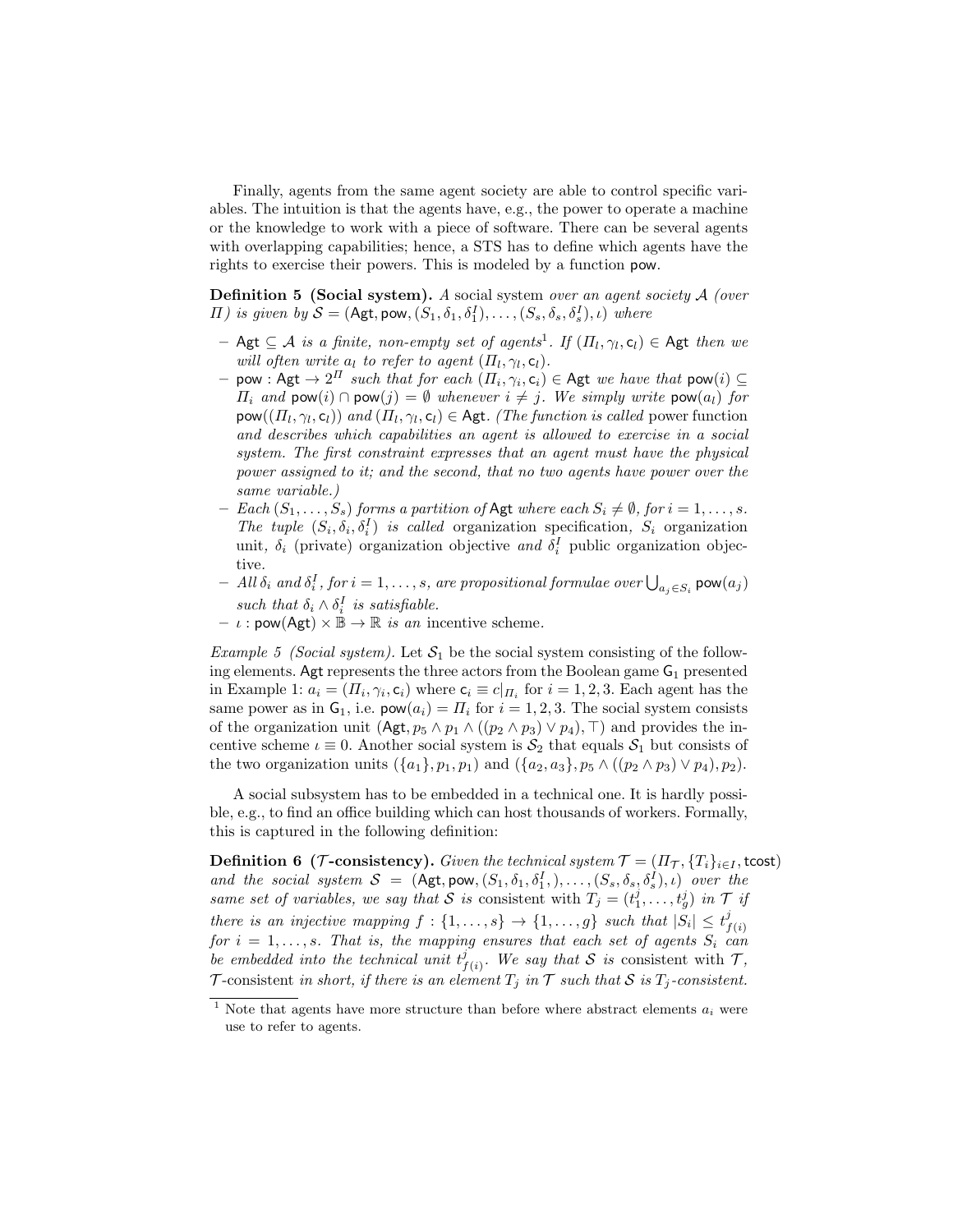Finally, a STS is essentially given by a technical system and a consistent social system, both over the same set of variables.

Definition 7 (Socio-technical system). A STS over  $\Pi$  is given by a tuple  $\mathfrak{ST} = (\Pi, \mathcal{T}, T, \mathcal{S})$  where  $\mathcal T$  is a technical system (over  $\Pi$ ),  $T$  is a technical specification included in  $\mathcal T$  and  $\mathcal S$  is a T-consistent social system over  $\Pi$ .

*Example 6 (Socio-technical system)*. The social systems  $S_1$  and  $S_2$  from Example 5 are both consistent with the technical system  $\mathcal{T}_1$  presented in Example 4. Thus,  $\mathfrak{ST}_1 = (\Pi, \mathcal{T}_1, T_1, \mathcal{S}_1)$  and  $\mathfrak{ST}_2 = (\Pi, \mathcal{T}_2, T_2, \mathcal{S}_2)$  are both STSs. The former consists of a single organization unit grounded in the technical constraint  $T_1$  and the latter of two organization units grounded in the technical constraint  $T_2$ .

### 3.2 Organizational Behavior and Equilibria in STSs

Actors in a STS are autonomous and self-interested; they do not necessarily care about the organization goal. So, a crucial question is how to model and influence the actors' behaviors in a STS. We follow a game theoretical approach to model the actors' decision-making. Each organization unit in a STS induces a Boolean game which is used to analyze the resulting behavior. For the remainder of this section, let us assume that we are given the STS  $\mathfrak{ST} =$  $(\Pi, \mathcal{T}, T, \mathcal{S})$  with  $\mathcal{T} = (\Pi_{\mathcal{T}}, \{T_i\}_{i \in I}, \mathsf{tcost}_{\mathcal{T}})$  and  $\mathcal{S} = (\mathsf{Agt}, \mathsf{pow}, (S_1, \delta_1, \delta_1^I), \dots,$  $(S_s, \delta_s, \delta_s^I), \iota$ ). Each  $S_i$  consists of elements  $a_j^i = (\Pi_j^i, \gamma_j^i, \mathbf{c}_j^i)$  for  $i = 1, \ldots, s$ .

We associate with each organization unit  $S_i$  a Boolean game with information. The players in the game are the agents in  $S_i$  with their powers defined as in the STS. An agent's behavior does not only depend on the other actors in  $S_i$  but also on those belonging to other organization units different from  $S_i$ ; how those agents behave, however, is not known to the members in  $S_i$ . Thus, we assume that the members of  $S_i$  believe that the other players act in line with their public organization objective. This gives rise to the following definition:

Definition 8 (Induced Boolean game with information). The Boolean game with information associated with the STS  $\mathfrak{ST}$  and  $S_i$ ,  $i \in \{1, \ldots, s\}$ , is defined as  $G_{\mathfrak{S} \mathfrak{T}}(i) = (S_i, \Pi, c, (\gamma_i^i)_{j \in S_i}, (\text{pow}(a_j))_{a_j \in S_i}, \Delta_i)$  where  $\Delta_i = \bigwedge_{j \in \{1, ..., s\} \setminus \{i\}} \delta_j^I$ and  $c(p, v) = c_j^i(p, v) - \iota(p, v)$  for  $p \in \text{pow}(a_j)$  and 0 otherwise.

Formula  $\Delta_i$  models the beliefs of the agents in  $S_i$  about the behavior of the other actors—why those players should play in order to achieve  $\Delta_i$  is not known to them.

Example 7 (Induced Boolean games). We consider the STSs from Example 6.

- (a) The STS  $\mathfrak{ST}_1$  induces the Boolean game (with information)  $(\mathsf{G}_1, \top)$  from Example 1.
- (b) The STS  $\mathfrak{ST}_2$  induces the two Boolean games with information  $G_{\mathfrak{ST}_2}(1) =$  $(G_{\{1\}}, p_2)$  and  $G_{\mathfrak{ST}_2}(2) = (G_{\{2,3\}}, p_1)$  presented in Example 1.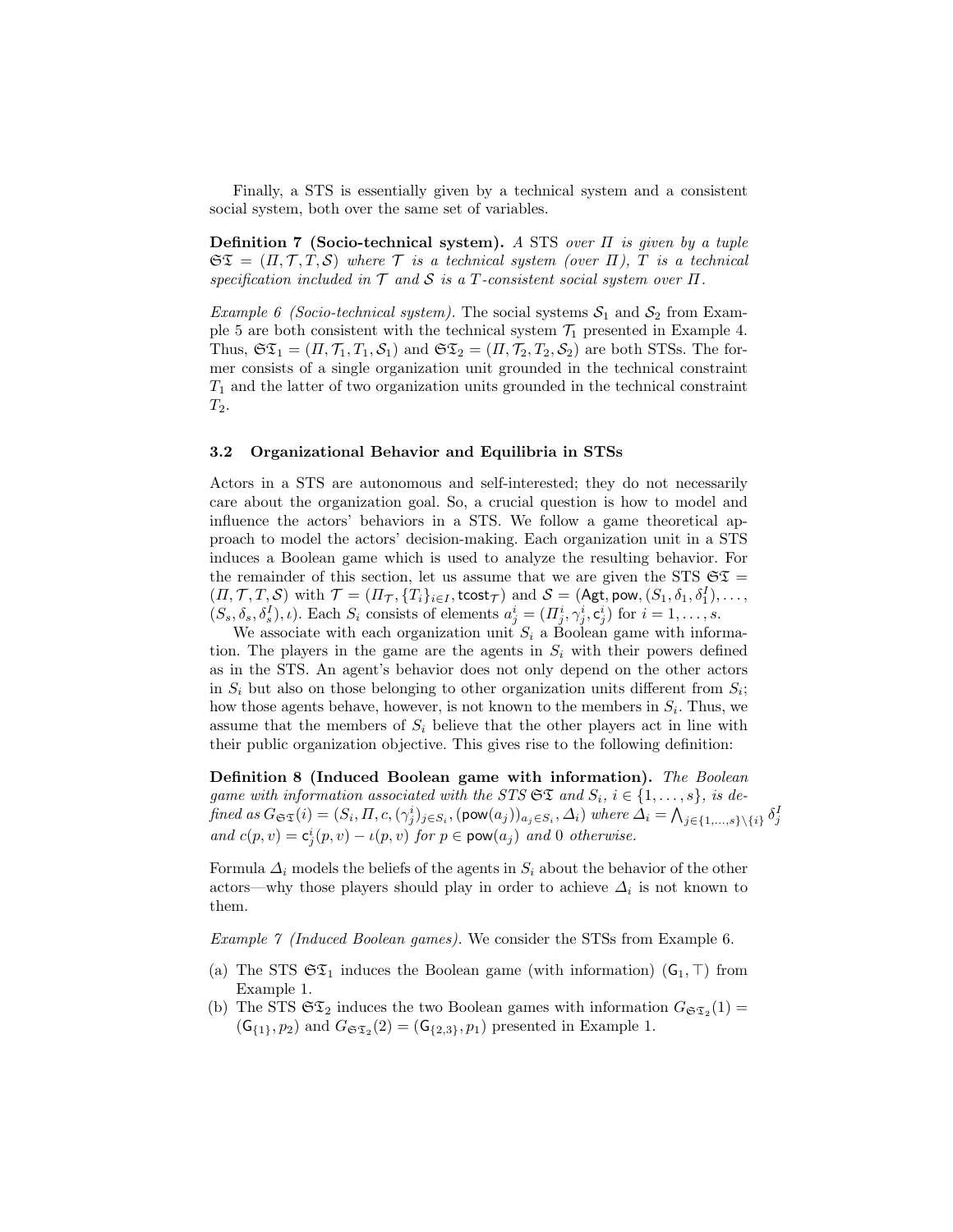Note that both games are only equivalent to those introduced previously because the incentive schemes of the social systems are the constant function 0.

The behavior of a STS is the result of all combination of all equilibria—for the following discussion we choose the term equilibria to refer to some solution concept—of the induced Boolean games. The idea is that the agents in  $G_{\mathfrak{ST}}(i)$ assume that the other agents choose their actions in line with  $\Delta_i$  and that they try to maximize their utilities accordingly. It is important to note that members of some induced Boolean game—members of the same organization unit—usually have no specific information about the other actors' actions outside  $G_{\mathfrak{S}(\mathfrak{T})}$  i.e., how exactly those actors try to satisfy  $\Delta_i$ . Thus, the system has multiple possible behaviors of which some can be desirable and other undesirable. In order to remove the undesirable ones, however, communication and cooperation among the organization units is necessary.

Definition 9 (Behavior of STS). Let SC be a solution concept of a Boolean game. The SC-behavior of  $\mathfrak{ST}, \mathcal{B}_{\mathcal{SC}}(\mathfrak{ST})$ , consists of all assignments  $\xi : \Pi \to \mathbb{B}$ such that there are assignments  $\xi^i \in \mathcal{SC}(G_{\mathfrak{ST}}(i))$  with  $\xi|_{\text{pow}(S_i)} = \xi^i$  for  $i =$  $1, \ldots, s$ .

The organization cost of a specific assignment consists of two parts: the cost of the realization of the technical system and the incentives that have to be paid to the actors for performing the assignments. The cost of the behavior of the system is given as the cost of the worst-case behavior wrt. a solution concept.

**Definition 10 (Cost).** The organization cost of an assignment  $\xi$  in  $\mathfrak{ST}$  is *defined as*  $\text{ocost}_{\mathfrak{S}\mathfrak{T}}(\xi) = \text{tcost}(T) + \sum_{p \in \Pi} \iota(p, \xi(p))$ . The SC-behavioral cost of  $\mathfrak{ST}$  is defined as  $\mathrm{ocost}^{\mathcal{SC}}_{\mathfrak{ST}} = \max_{\xi \in \mathcal{B}_{\mathcal{SC}}(\mathfrak{ST})} \mathrm{ocost}_{\mathfrak{ST}}(\xi).$ 

Example 8 (Nash behavior of STS). The Nash behaviors of the STSs  $\mathfrak{ST}_1$  and  $\mathfrak{ST}_2$  are easily computed from Example 3:

- (a)  $\mathfrak{ST}_1$  is constructed from a single organization unit. As a consequence, the behavior of the STS agrees with the Nash equilibria of its induced Boolean game with information. We have that  $\mathcal{B}_{N\mathcal{E}}(\mathfrak{S} \mathfrak{T}_1) = \mathcal{N}\mathcal{E}((\mathsf{G}_1, \top)) = \emptyset$ . This indicates that the STS  $\mathfrak{ST}_1$  is unstable.
- (b) The behavior of  $\mathfrak{SZ}_2$  is more complex because the STS consists of two organization units and their induced Boolean games with information  $(G_{\{1\}}, p_2)$ and  $(G_{\{2,3\}}, p_1)$ , respectively. The behavior of the STS is the combination of the Nash equilibria of both games, which are determined in Example 3. We have that  $\mathcal{B}_{\mathcal{NE}}(\mathfrak{SZ}_2) = \{(t, f, t, x, y) \mid x, y \in \{t, f\}\}\$  where each tuple specifies the truth value of  $(p_1, \ldots, p_5)$  and thus corresponds to a truth assignment of  $Val_{\Pi}$ .

**Definition 11 (Organizational effectivity).** We say that  $\mathfrak{ST}$  is weakly (resp. strongly) organizationally SC-effective if we have that  $\xi \models \delta_i$  for some  $\xi \in$  $\mathcal{B}_{\mathcal{SC}}(\mathfrak{ST})$  (resp. for all  $\xi \in \mathcal{B}_{\mathcal{SC}}(\mathfrak{ST})$  and  $\mathcal{B}_{\mathcal{SC}}(\mathfrak{ST}) \neq \emptyset$ ) and all  $i = 1, \ldots, s$ .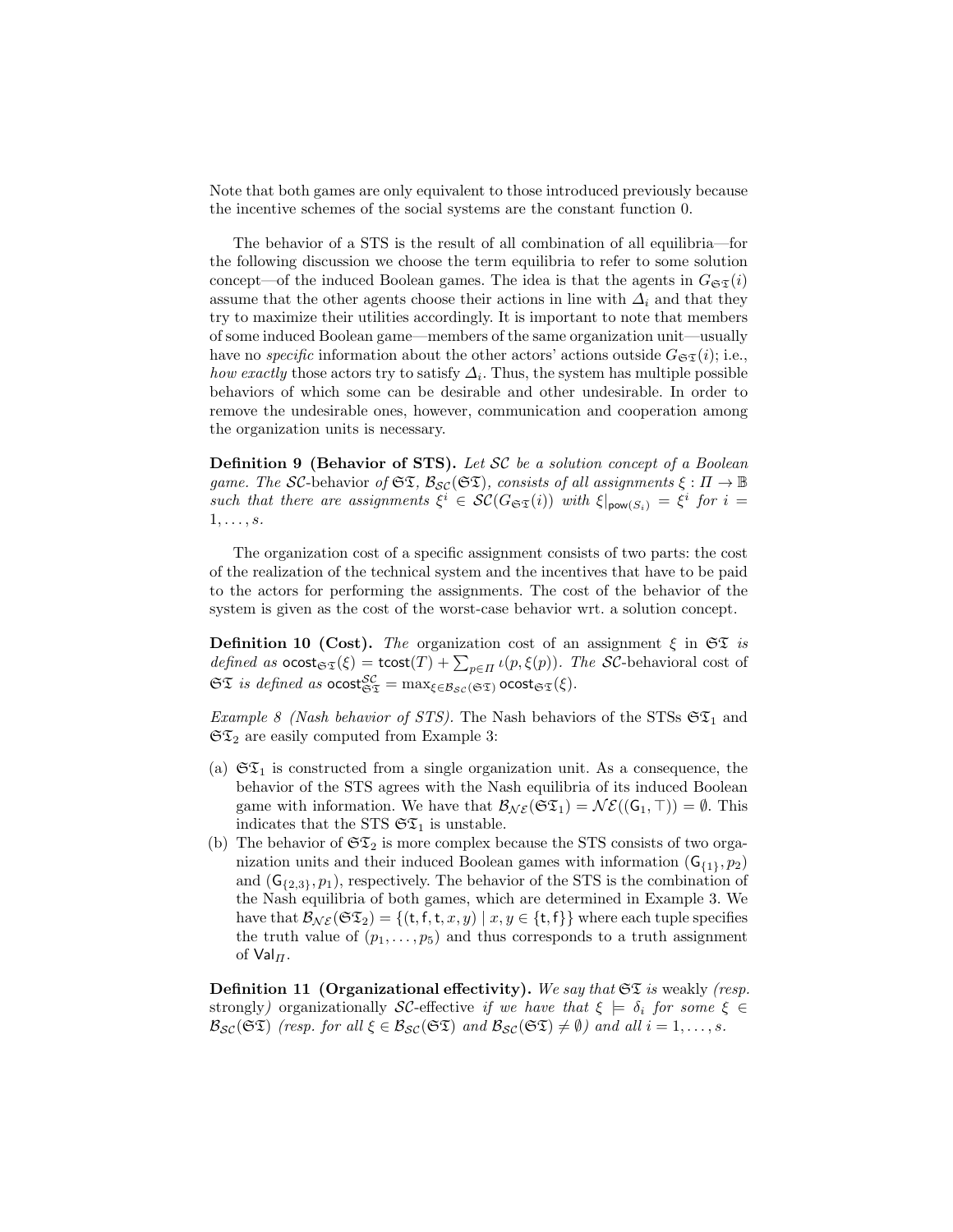The following result shows that organizational effectivity is a local property of the organization units.

**Proposition 1.**  $\mathfrak{S}\mathfrak{T}$  is weakly (resp. strongly) organizationally  $N\mathcal{E}$ -effective iff we have  $\xi \models \delta_i$  for some  $\xi \in \mathcal{NE}(G_{\mathfrak{ST}}(i))$  (resp. for all  $\xi \in \mathcal{NE}(G_{\mathfrak{ST}}(i))$  and  $N\mathcal{E}(G_{\mathfrak{ST}}(i) \neq \emptyset)$  and for all  $i = 1, \ldots, s$ .

### 3.3 Objectives and Confidentiality Constraints in STSs

In the previous section we introduced the behavior of a STS as the behavior emerging from the behaviors of the organization units. Which properties does the behavior satisfy and thus a STS enjoy?

In the following we consider two different kinds of properties: (i) a system objective and (ii) a confidentiality constraint. The former specifies how a STS should (ideally) behave; it represents the task/purpose of a system. The confidentiality constraint models which information is allowed to be passed within a system. For example, the designer may want to keep the (sub)objective  $\gamma$  of an organization unit confidential. In this case the public organization objective should not imply  $\gamma$ .

Definition 12 (System specification). A system objective  $\hat{T}^o$  and a confidentiality constraint  $\hat{T}^s$  over  $\Pi$  are propositional formulae over  $\Pi$ . The tuple  $(T^o, T^s)$  is called system specification over  $\Pi$ .

The system objective crucially depends on the actors' behaviors—if not a tautology—where the confidentiality constraint is affected by the organization objectives and the behavior of the actors. We distinguish two types: weak confidentiality is provided by a STS if the public organization objectives do not imply the confidentiality constraint; strong confidentiality is restricted to the (rational) behavior of a STS.

Similarly, we distinguish between weak and strong implementation of a system objective. In the weak setting, we require that there is some system behavior which satisfies the objective; its stronger variant requires this for all behaviors. Clearly, in the former case additional communication and/or coordination mechanisms are needed to ensure that a "good" behavior will actually emerge.

**Definition 13.** Let  $\mathfrak{ST} = (\Pi, \mathcal{T}, T, \mathcal{S})$  be a STS and  $(\Upsilon^o, \Upsilon^s)$  be a system specification. We say that:

- (a)  $\mathfrak{ST}$  ensures weak confidentiality<sup>2</sup> of  $\Upsilon^s$  if  $\bigwedge_{j\in\{1,\ldots,s\}} \delta_j^f \wedge \neg \Upsilon^s$  is satisfiable.
- (b)  $\mathfrak{ST}$  ensures strong confidentiality of  $\Upsilon^s$  if there is an assignment  $\xi \in \mathcal{B}_{\mathcal{SC}}(\mathfrak{ST})$ with  $\xi \models \bigwedge_{j \in \{1,\ldots,s\}} \delta_j^f \wedge \neg \Upsilon^s$ .

<sup>&</sup>lt;sup>2</sup> In case of confidentiality, we only consider the public part of the organization objective; alternatively, one could take into account that all actors in an organization unit are aware of their actual (private) organization objective and the public objectives of the other organization units. In this case weak confidentiality would refer to the condition: for all  $i = 1, ..., s$  we have that  $\delta_i \wedge \bigwedge_{j \in \{1, ..., s\} \setminus \{i\}} \delta_j^f \wedge \neg \Upsilon^s$  is satisfiable.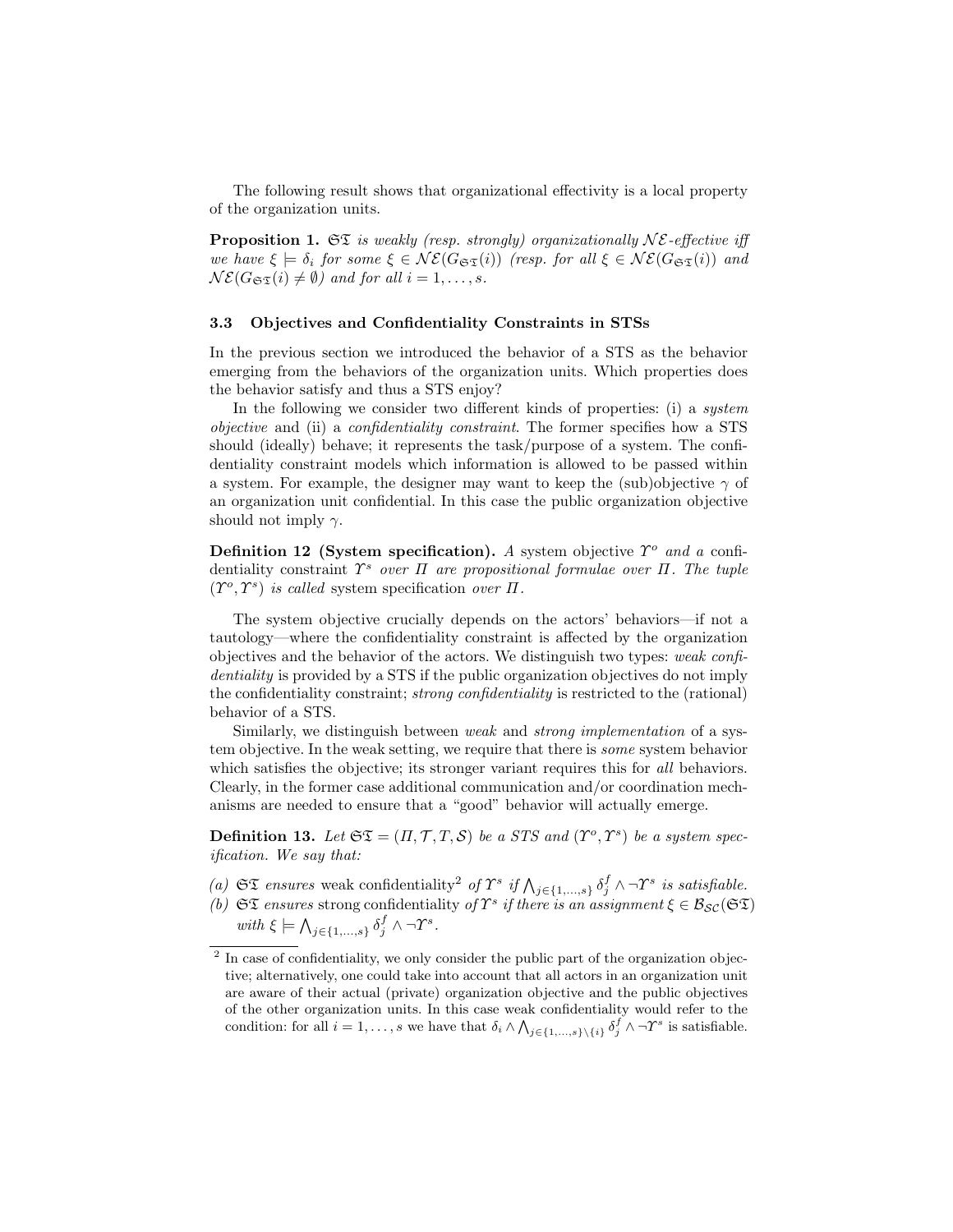- (c)  $\mathfrak{ST}$  weakly implements  $\Upsilon^o$  if is there is an assignment  $\xi \in \mathcal{B}_{\mathcal{SC}}(\mathfrak{ST})$  which satisfies  $\Upsilon^o$ .
- (d)  $\mathfrak{ST}$  stronlgy implements  $\Upsilon^o$  if all assignments  $\xi \in \mathcal{B}_{\mathcal{SC}}(\mathfrak{ST})$  satisfy  $\Upsilon^o$  and  $B_{\mathcal{SC}}(\mathfrak{ST}) \neq \emptyset$ .

Proposition 2. If a STS ensures strong confidentiality of a confidentiality constraint then it also ensures weak confidentiality of the constraint.

If a STS strongly implements a system specification then the system specification is also weakly implemented by the STS.

Example 9 (Confidentiality and implementation in STS). Let the system specification  $\hat{\mathcal{V}}^o = p_5 \wedge p_1 \wedge ((p_2 \wedge p_3) \vee p_4)$  and the confidentiality constraint  $\hat{\mathcal{V}}^s = p_1 \wedge p_2$ be given.

- (a)  $\mathfrak{ST}_1$  neither weakly nor strongly implements  $\Upsilon^o$ . The STS ensures weak confidentiality of  $\Upsilon^s$  because  $\top \wedge \neg (p_1 \wedge p_2)$  is satisfiable. Strong confidentiality is not ensured because the system has no (stable) behavior.
- (b) STS  $\mathfrak{ST}_2$  weakly implements  $\mathcal{T}^o$ , which is witnessed by the assignment  $(t, f, t, t, t)$  but not strongly, which is e.g. witnessed by  $(t, f, t, f, f) \not\models \Upsilon^o$ .  $\mathfrak{ST}_2$  does neither ensure weak nor strong confidentiality of  $\varUpsilon^s$  because  $p_1 \wedge p_2$  $p_2 \wedge \neg (p_1 \wedge p_2)$  is not satisfiable.

# 4 Designing Good STSs: Incentive Engineering

The formal framework allows to pose interesting question, for example:

- Is there a STS that weakly/strongly implements a system objective and ensures weak/strong confidentiality of a confidentiality constraint?
- Is there a social system which is consistent with a given technical system such that the resulting STS weakly/strongly implements a system objective and ensures weak/strong confidentiality of a confidentiality constraint?
- Is there a technical systems for a given social system such that the previous properties are satisfied?
- Given a STS and a system specification how to incentivize agents such that the system specification is ensured?

In Example 9 we have seen that the STS  $\mathfrak{ST}_2$  neither strongly implements system specification  $\hat{\mathcal{V}}^o$  nor does it ensure weak confidentiality of  $\hat{\mathcal{V}}^s$ . Thus, if the STS were designed to ensure the system specification  $(\Upsilon^o, \Upsilon^s)$  it would miss its aim. Is there a better STS?

Firstly, we observe that the public organization objectives  $\delta_1^I = p_1$  and  $\delta_2^I =$  $p_2$  will never ensure the confidentiality constraint. However, these objectives are needed to coordinate the two organization units  $S_1$  and  $S_2$  to achieve stability. Suppose that the public organization objective of  $S_2$  is  $\delta_2^I = \top$  instead. Then weak confidentiality of  $\Upsilon^s$  is ensured in the resulting STS as  $p_1 \wedge \top \wedge \neg (p_1 \wedge p_2)$ is satisfiable. This change, however, affects the behavior of organization unit 1. The unique Nash equilibrium in the induced Boolean game with information,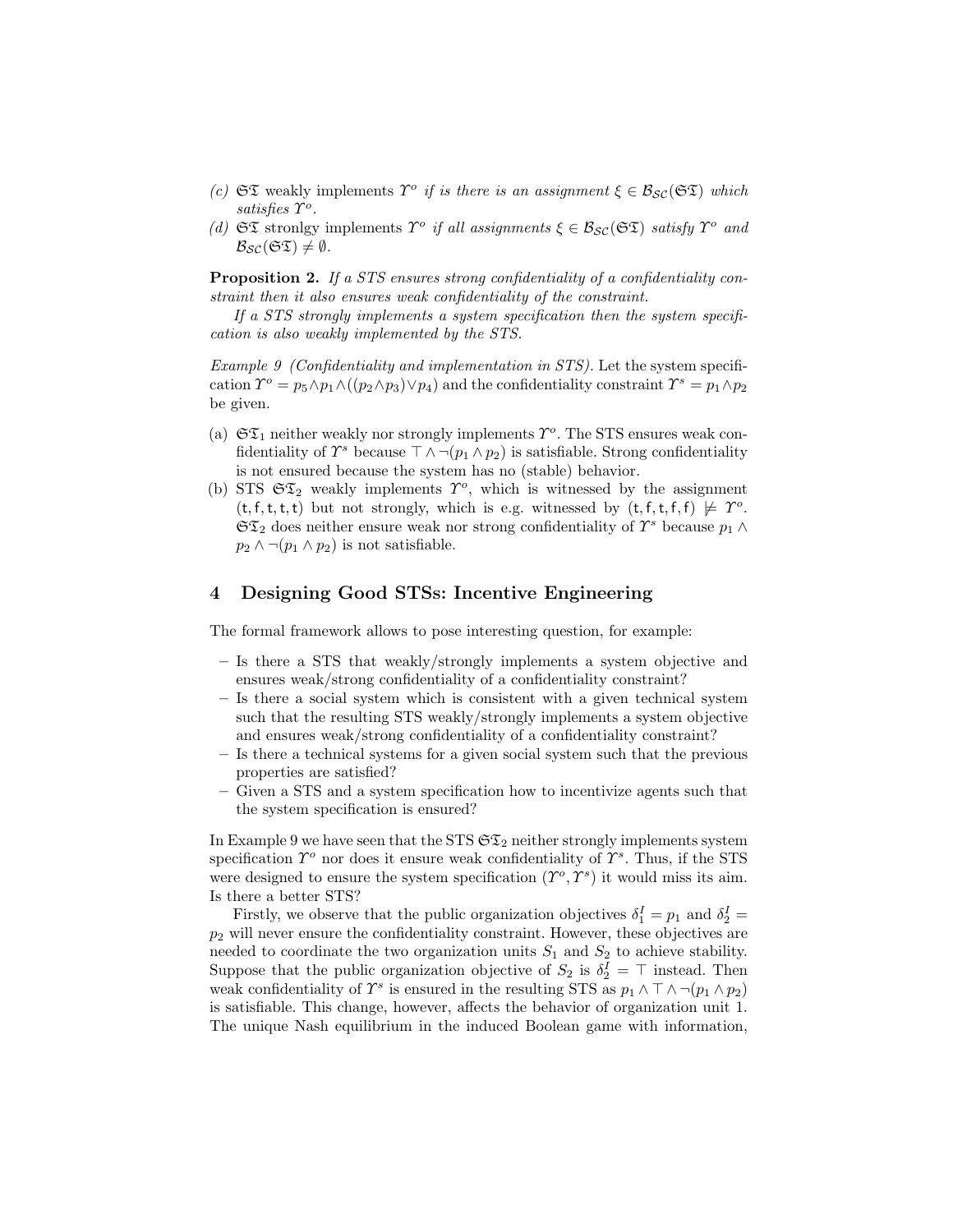which is now  $(G_{\{1\}}, \top)$ , is given by (f): agent  $a_1$  cannot satisfy its goal—both truth values of  $p_2$  must be considered possible—and the costs of setting  $p_1$  to f are smaller than for setting  $p_1$  to t. As a consequence, the modified STS does not anymore weakly implement the system objective  $\Upsilon^o$ .

In order to achieve both—implementation and confidentiality—the STS can provide an incentive to player  $a_1$  to set  $p_1$  to true. This is called *incentive engi*neering and has been studied in [23].

*Example 10.* Firstly, we modify the social system  $S_2 = (Agt, pow, (\{a_1\}, p_1, p_1),$  $({a_2, a_3}, p_5 \wedge ((p_2 \wedge p_3) \vee p_4), p_2), \iota)$  from Example 5 as follows:  $\mathcal{S}_3 = (Agt, pow,$  $({a_1}, p_1, p_1), ({a_2}, a_3, p_5 \wedge ( (p_2 \wedge p_3) \vee p_4), \top), \iota'$  where the incentive scheme  $u'$  is defined by  $u'(p_1, t) = u'(p_3, t) = u'(p_5, t) = 2$  and  $u'(p, t) = u'(p, t) = 0$ for all other variables p. Let  $\mathfrak{ST}_3$  denote the STS  $(\Pi, \mathcal{T}_2, T_2, \mathcal{S}_3)$ . The Nash behavior of  $\mathfrak{ST}_3$  is uniquely determined:  $\mathcal{B}_{N\mathcal{E}}(\mathfrak{ST}_3) = \{(t, t, t, f, t)\}\$ . Moreover, the STS ensures strong confidentiality of  $\Upsilon^s = p_1 \wedge p_2$  and strongly implements  $\Upsilon^o = p_5 \wedge p_1 \wedge ((p_2 \wedge p_3) \vee p_4).$ 

Note, however, that this positive result has its price: the costs of  $\mathfrak{ST}_3$  are  $\text{ocost}_{\mathfrak{S} \mathfrak{T}_3}^{\mathcal{NE}} = 3 + 6 = 9$  (costs of the technical system plus the costs of the paid incentives). In comparison, the costs of  $\mathfrak{ST}_2$  are only 3.

A key problem in STSs is the joint optimization of the social- and technical system. Incentives or taxes cannot be used to implement all system objectives; this follows from [23, Proposition 8]. A reorganization of the organization units, however, *can stabilize* a STS as illustrated next.

Example 11 (Stabilizing a STS). By [23, Proposition 8] the STS  $\mathfrak{ST}_1$  from Example 8(a) can only be stabilized by incentives/taxes if the conjunction of all goals of all players is satisfiable. But the formula  $\gamma_{a_1} \wedge \gamma_{a_2} = ((p_1 \wedge p_2) \vee (\neg p_1 \wedge p_2))$  $\neg p_2)$ )  $\wedge ((\neg p_1 \wedge p_2) \vee (\neg p_2 \wedge p_1))$  is not satisfiable. Thus, the Boolean game  $\mathsf{G}_1$ cannot have any Nash equilibria according to [23, Proposition 8] and the behavior of  $\mathfrak{ST}_1$  must be empty. If we modify the technical system and use  $\mathfrak{ST}_2$ instead of  $\mathfrak{ST}_1$ , however, the behavior is non-empty.

Some characterization results. A natural question to pose is whether the incentive scheme of a STS can be modified in such a way that it implements a system objective, ensures confidentiality and organizational efficiency. Therefore, given a STS  $\mathfrak{ST}$  and an incentive scheme  $\iota$  we denote by  $\mathfrak{ST} \oplus \iota$  the STS which equals  $\mathfrak{ST}$  but the incentive scheme of which is replaced by  $\iota$ . In the following we characterize sufficient and necessary conditions for the existence of an appropriate incentive scheme. We make use of quantified Boolean formulae. A quantified Boolean formula (QBF) [17] allows to quantify (existentially and universally) over propositional variables.

Remark 2 (Quantified Boolean formulae). We often write  $\varphi(X)$  to emphasize that the QBF formula  $\varphi$  contains the free variables  $X-\varphi$  can be a plain propositional formula. Then, a formula  $\exists X \varphi$  is QBF-satisfiable if there is a truth assignment  $\xi$  of the variables in X such that  $\varphi[\xi]$  is satisfiable, where  $\varphi[\xi]$  is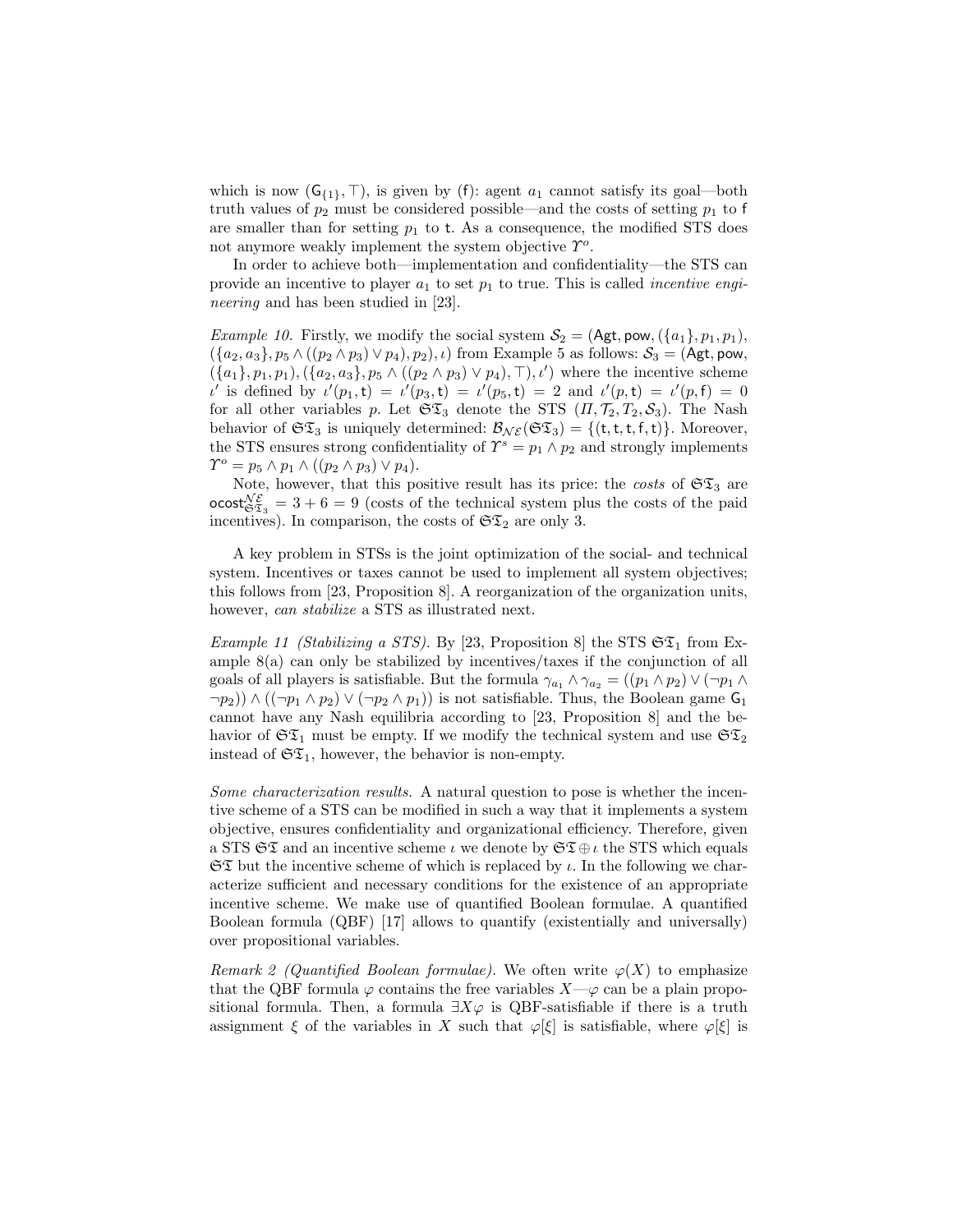the QBF-formula equivalent to  $\varphi$  but each variable  $p \in X$  which is free in  $\varphi$  is replaced by  $\perp$  (resp.  $\top$ ) if  $\xi(p) = f$  (resp.  $\xi(p) = t$ ). The QBF-satisfiability and QBF-validity problems are PSPACE-complete; for more details we refer e.g. to [17].

**Lemma 1.** Let  $G = (Agt, Props, (\gamma_i)_{i \in Agt}, (H_i)_{i \in Agt}, \varphi)$  be a Boolean game with information. Then,

$$
\Theta(\widehat{\Pi}) = \bigwedge_{i \in \mathsf{Agt}} ((\exists \Pi_i \forall \Pi_0(\varphi \to \gamma_i)) \to \forall \Pi_0(\varphi \to \gamma_i))
$$

is QBF-satisfiable iff there is an incentive scheme  $\iota$  such that  $\mathcal{NE}(\mathsf{G} \oplus \iota) \neq \emptyset$ .

*Proof (Sketch)*. The formula is true iff there exist an  $\xi \in \text{Val}_{\widehat{H}}$  such that for each player  $i \in \mathsf{Agt} = \{a_1, \ldots, a_k\}$ : if there is a  $\xi_i \in \mathsf{Val}_{\Pi_i}$  such that for all  $\xi_0 \in \mathsf{Val}_{\Pi_0}$ with  $\xi_0 \models \varphi$  we have that  $\xi|_{\widehat{\Pi} \setminus \Pi_i} \circ \xi_i \circ \xi_0 \models \gamma_i$ , then also for all  $\xi_0 \in \text{Val}(\Pi_0)$ with  $\xi_0 \models \varphi$  we have  $\xi \circ \xi_0 \models \gamma_i$ . We sketch the proof of the lemma:

" $\Rightarrow$ :" Define an incentive scheme  $\iota$  such that each player  $i$  chooses the truth assignment  $\xi_i$ . Then, no agent would deviate from  $\xi_i$  and  $\xi_{a_1} \circ \cdots \circ \xi_{a_k} \in \mathcal{NE}(\mathsf{G} \oplus \iota)$ .

" $\Leftarrow$ :" Suppose  $\xi_{a_1} \circ \cdots \circ \xi_{a_k} \in \mathcal{NE}(\mathsf{G} \oplus \iota)$ . Then, no agent can deviate to obtain a better outcome; in particular, no agent with an unsatisfied objective can choose an action to satisfy it. The QBF-formula is true under the assignment  $\xi_{a_1} \circ \cdots \circ \xi_{a_k}$ . . Utilization of the contract of the contract of the contract of the contract of the contract of the contract o

The next result follows from Lemma 1 and Proposition 1.

**Proposition 3.** There is an incentive scheme  $\iota$  such that  $\mathfrak{ST} \oplus \iota$  with organization units  $S_1, \ldots, S_s$  is organizationally  $N\mathcal{E}$ -effective iff

$$
\bigwedge_{i=1,...,s}\Theta(\mathsf{Ctrl}(S_i))\wedge\delta_i
$$

is QBF-satisfiable where  $\delta_i$  is the objective of organization unit  $S_i$  and  $\Theta$  is the QBF-formula from Lemma 1.

**Theorem 1.** Let  $(T^o, T^s)$  be a system specification and  $\mathfrak{ST}$  a STS. There is an incentive scheme  $\iota$  for  $\mathfrak{ST}$  such that  $\mathfrak{ST} \oplus \iota$  is weakly organizationally  $N\mathcal{E}$ effective, weakly implements  $\Upsilon^o$  and ensures weak confidentiality of  $\Upsilon^s$  each of these properties wrt. the same assignment  $\xi \in \mathcal{B}_{N\mathcal{E}}(\mathfrak{S} \mathfrak{T} \oplus \iota)$  iff

$$
\exists \Pi \big( \bigwedge_{j \in \{1,\dots,s\}} \delta_j^f \wedge \neg T^s \big) \wedge T^o \wedge \bigwedge_{i=1,\dots,s} \Theta(\text{Ctrl}(S_i)) \wedge \delta_i
$$

is QBF-satisfiable for all  $i = 1, \ldots, s$ .

*Proof (Sketch)*. Let  $\mathsf{Agt} = \{a_1, \ldots, a_k\}$ . " $\Rightarrow$ ": Let  $\xi = \xi_{a_1} \circ \cdots \circ \xi_{a_k}$  be a satisfying truth assignment. By Proposition 3 and by defining an incentive scheme  $\iota$  analogously to Lemma 1,  $\mathfrak{ST}$  is organizationally  $\mathcal{NE}$ -effective. Then, by Definition 9,  $\xi \in \mathcal{B}_{\mathcal{NE}}(\mathfrak{SZ} \oplus \iota)$ . Straightforwardly, weak implementability of  $\Upsilon^o$  follows. Weak confidentiality holds because there is some truth assignments which shows that  $\bigwedge_{j\in\{1,\ldots,s\}}\delta_j^f\wedge\neg \Upsilon^s$ . " $\Leftarrow$ ": Follows analogously to the reasoning of Lemma 1.  $\Box$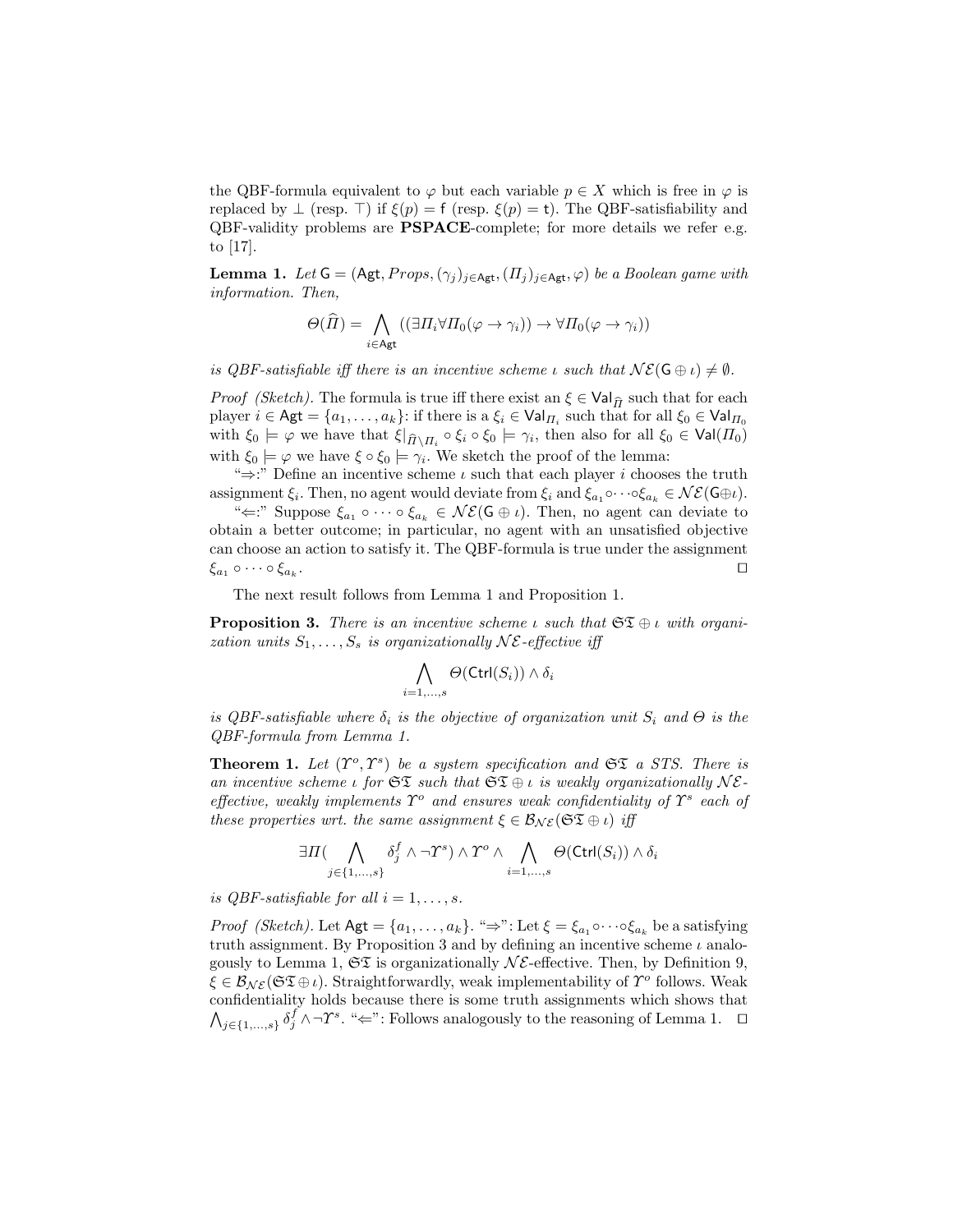# 5 Related Work

The authors of [18] model STSs as multi-agent systems. They use an ontology to address agent interoperability. The focus is on knowledge representation and how agents' knowledge can be merged. Our work focusses on the strategic behavior of the actors and on analysing steady states of the emergent behavior of STSs.

In [15, 3, 12] the design of STSs is considered from a software engineering perspective. The authors of [9] argue that a system and actor perspective should be used alongside; our formal model somehow includes both perspectives (the optimization of the technical subsystem and the equilibrium analysis in the social system). [8] proposes an architecture of STSs that allows the system to adapt to changing situations. Their model of a STS is based on goal-oriented requirements models, thus more low-level than ours.

Norms to govern STSs were proposed in [20]; in particular, the author considers a STS as multi-stakeholder system consisting of autonomous entities which are not necessarily controlled by a single organization. [7] considers formal tools for modeling, specifying and verifying STSs, namely situation calculus, ambient calculus, and bigraphical reactive systems; again our model is more abstract. Also the strategic dimension and stability are not considered in this work.

The authors of [19] analyze causality, complexity and the modeling of STSs on a rather informal level. In our modeling some of these ideas are formally modeled by Boolean games, in particular the strategic dimension and the decomposition into smaller parts (organization units).

In our work, we try to find good configurations of socio-technical systems that satisfy some system specification. This is related to [5] where a planning-based process is used to explore the space of possible system dependence configurations, in particular the delegation of goals/objectives to actors. The authors also briefly discuss system stability from a game theoretical point of view, which is related to the work we propose here. Our model, however, is more abstract and focusses on steady states of strategic interactions.

In recent years, much work has been directed towards Boolean games [10, 11, 4, 14], some of which underlies our modeling. A key question is whether a game has a *stable solution*, for example whether the core is non-empty or whether the game has a stable set [10]. In [11] taxation schemes are proposed to incentivize or disincentives agents to play specific actions in order to enforce equilibria. Communication of truth values [13] and verifiability of equilibria [2] are further proposals to stabilize Boolean games. We use three different techniques to stabilize STSs: Firstly, incentive schemes as proposed in [23]; secondly, public organization objectives which influence the behavior of agents, this is related to [13]; and thirdly, a technical system is used to impose constraints on the cooperation and communication capabilities of agents<sup>3</sup>. This is motivated by the observation that "to a large extent, the underlying organization model is responsible for how

<sup>&</sup>lt;sup>3</sup> This also relates to a discussion at [1] where it was discussed to extend cooperative games with normative constraints to restrict the coalitions that are allowed to deviate from a given action profile when computing the core of a game.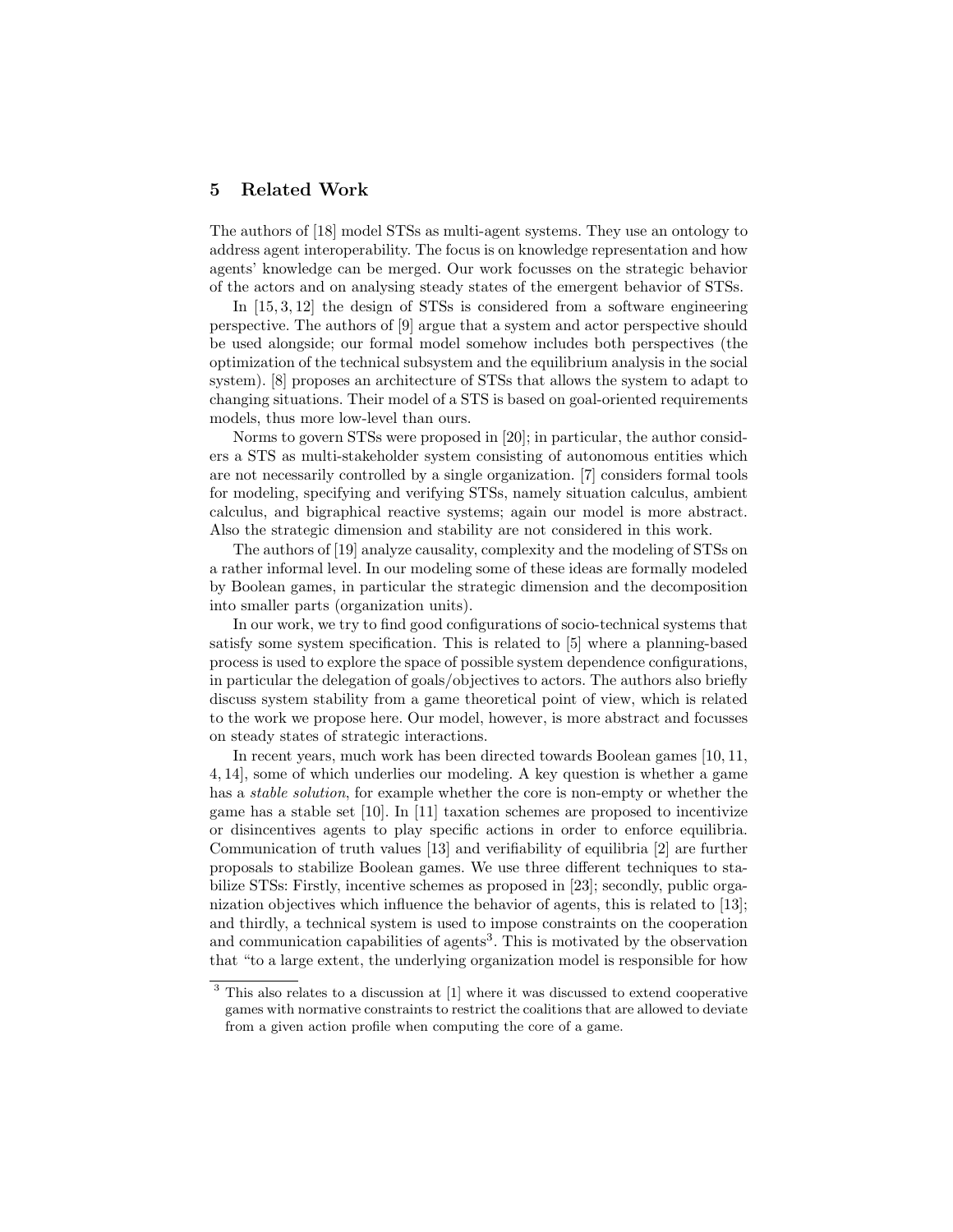efficiently and effectively organizations carry out their tasks" [16, page 2]. Note, that the former two methods do not restrict the agents' autonomy where the third one affects autonomy by constraining the physical infrastructure.

# 6 Conclusions

In this paper we proposed a formal modeling of socio-technical systems (STSs). The technical part of a STS defines, e.g., the infrastructure and the technical units. The social part frames the organization units, actors, and their social relationships. The behavior of a STS emerges from the steady states of the organization units which are modeled as Boolean games with information—an extension of the Boolean game model. Private and public organization objectives, which are announced by each organization unit, are used to coordinate the behavior of the otherwise independent parts of the system.

Furthermore, we introduced system objectives and confidentiality constraints to specify properties that a STS should ensure and properties that should not be disclosed to the public. We used different mechanisms to ensure them and to stabilize the behavior of the system: Incentive schemes to influence the behavior within an organization unit; public organization objectives to coordinate the behavior on the inter-organization level, and technical constraints to foster and to suppress cooperation among agents. Finally, we presented some preliminary characterization results about the existence of appropriate incentive schemes to stabilize a STS and to ensure a given system specification.

Future Work The focus of this paper was a formal modeling of STSs. We also gave some preliminary characterization results. In our future work we plan to elaborate on these characterization results and to analyze the computational complexity. Also, there are many open question wrt. implementability and optimality, some of which were already stated in Section 4. In particular, the effect of changes in the underlying technical system wrt. the system behavior is left for future work. Furthermore, apart from non-cooperative solution concepts we would like to investigate cooperative solution concepts; thus, assuming that members of the same organization unit are cooperative.

# References

- 1. NorMAS workshop, working group "Norms and Game Theory", Leiden, NL. http://www.lorentzcenter.nl/lc/web/2013/585/info.php3?wsid=585&venue=Oort, August 2013.
- 2. Thomas Ågotnes, Paul Harrenstein, Wiebe Van Der Hoek, and Michael Wooldridge. Verifiable equilibria in boolean games. In Proceedings of the Twenty-Third international joint conference on Artificial Intelligence, pages 689–695. AAAI Press, 2013.
- 3. Gordon Baxter and Ian Sommerville. Socio-technical systems: From design methods to systems engineering. Interacting with Computers, 23(1):4–17, 2011.